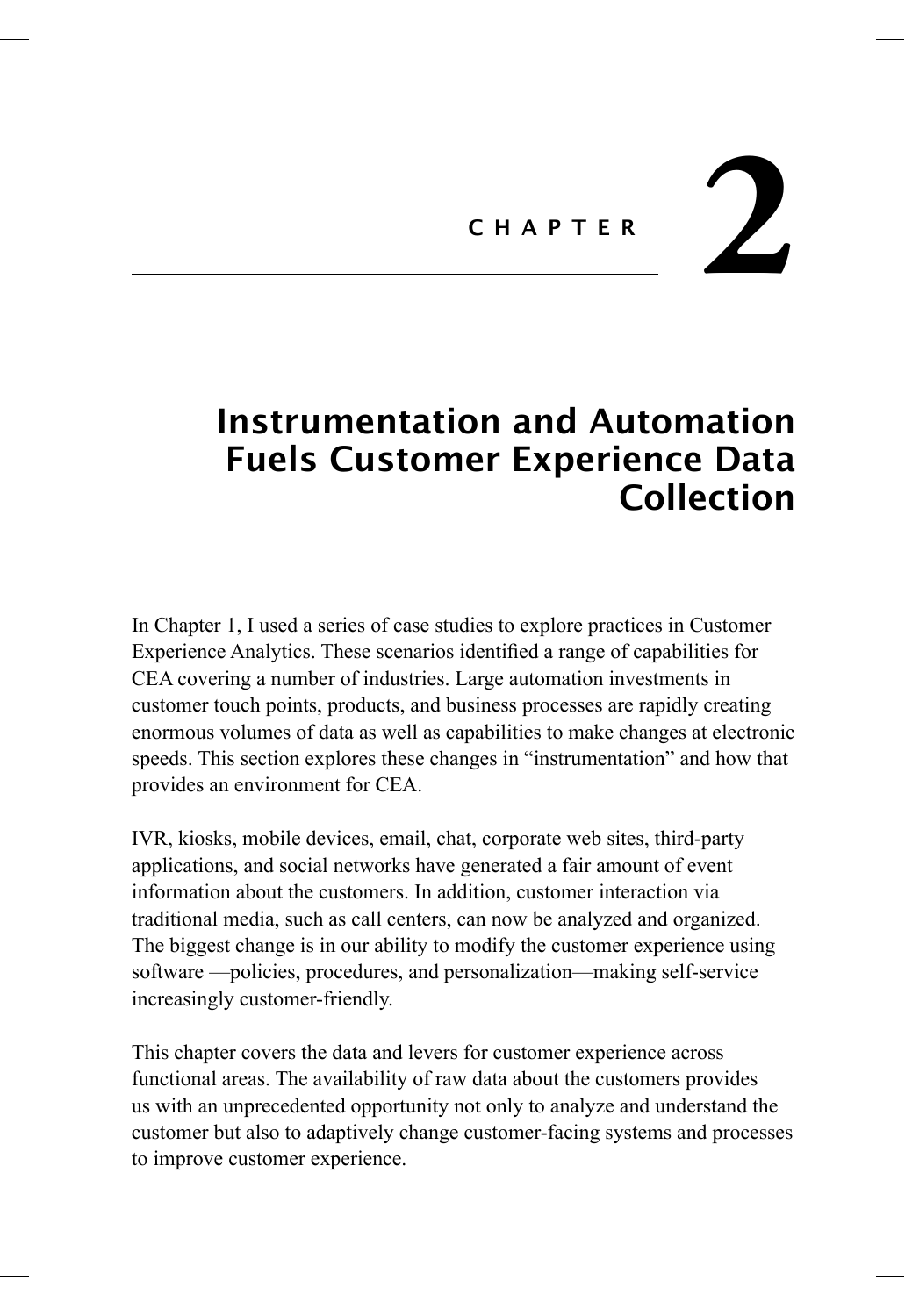### **Sales and Marketing**

Let us start with customer shopping. Analytics related to customers and their experiences has been a widely studied area for over 50 years. Most of the core marketing science and related disciplines developed models of customer behavior, devised ways to measure customer experience, and used analytics to peek into the decision-making process. While academics worked on very impressive customer models and techniques for analysis and prediction, it was often difficult to apply these principles in practice, because of a lack of and high cost of data collection.

For example, when I was working on my Ph.D. thesis, I worked with Professor Robert Meyer to study consumer buyer behavior and help develop a mathematical model.14 The model used a grocery-store learning game. While it was theoretically possible to create a grocery-store learning model in a game setting, it was impossible to replicate the instrumentation in real life. The good news is that all the work in marketing science can now be applied as the data becomes available. To their definition, I would like to add the tasks associated with data ingestion, categorization, and management to support the analytics.

Sales and marketing got their biggest boost in instrumentation from the Internet-driven automation over the past 10 years. Browsing, shopping, ordering, and customer service on the Web has not only provided tremendous control to end users; it has also created an enormous flood of information to the marketing, product, and sales organization in understanding buyer behavior. Each sequence of web clicks can be collected, collated, and analyzed for customer delight, puzzlement, dysphoria, or outright defection and the sequence leading to this decision.

Self-service has crept in through a variety of means: IVRs, kiosks, handheld devices, and many others. Each of these electronic means of communication act like a gigantic pool of time-and-motion studies. We have data available on how many steps a customer took, how many products she compared, and what she focused on: price, features, brand comparisons, recommendations, defects, and so on. Suppliers have gained enormous amounts of data from self-service, electronic leashes connected to products, and the use of IT. If I use a two-way set-top box to watch television, the supplier has instant access to my channel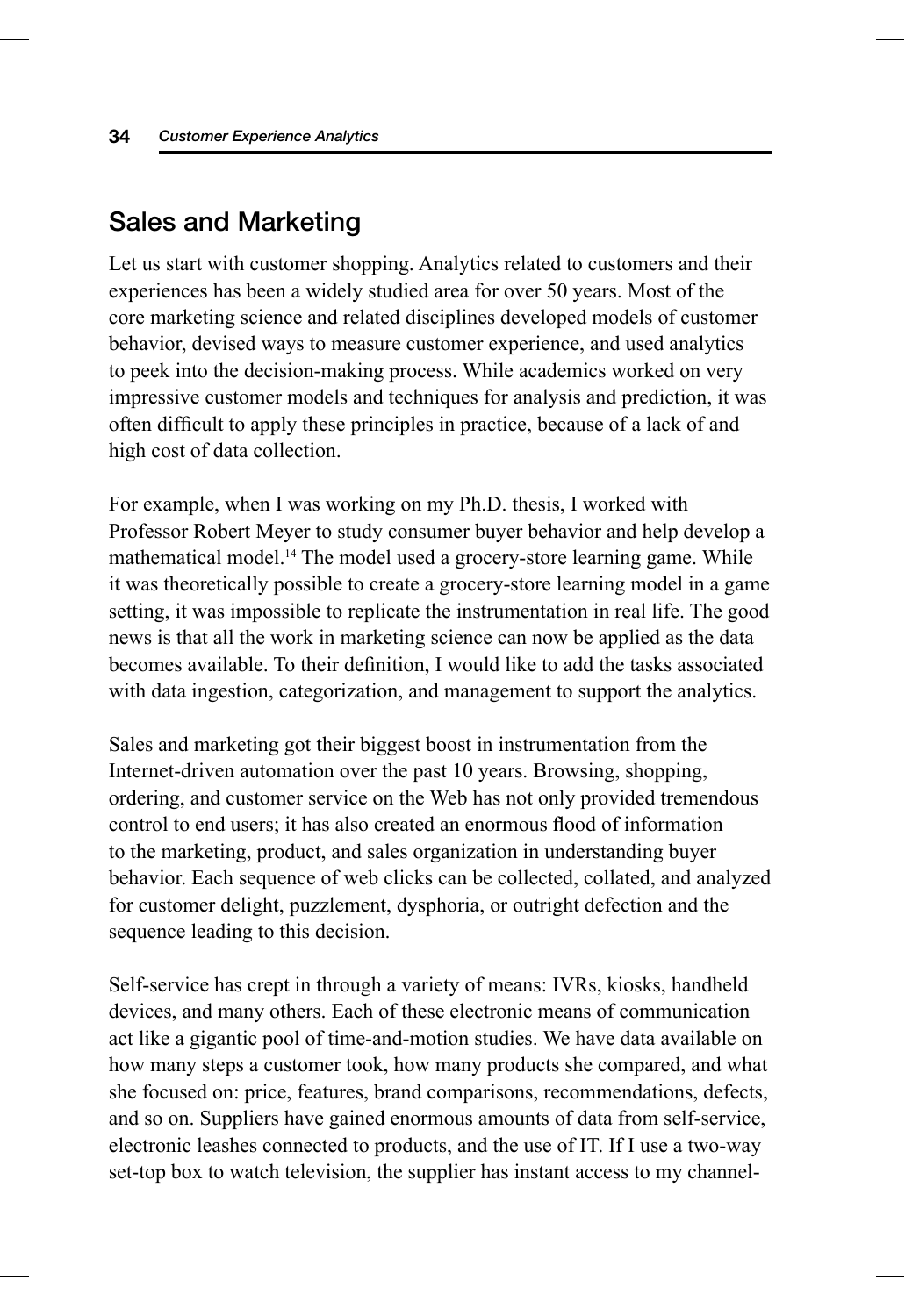surfing behavior. Did I change the channel when the advertisement started? Did I turn the volume up or down when the jingle started to play? If I use the Internet to shop for a product, my click stream can be analyzed and used to study shopping behavior. How many products did I look at? What did I view in each product? Was it the product description or the price? This enriched set of data allows us to analyze customer experience in the minutest detail.

What are the sources of data from such self-service interactions?

- *Product*—As products become increasingly electronic, they provide a lot of valuable data to the supplier regarding product use and product quality. In many cases, suppliers can also collect information about the context in which a product was used. Products can also supply information related to frequency of use, interruptions, usage skipping, and other related aspects.
- *Electronic touch points*—A fair amount of data can be collected from the touch points used for product shopping, purchase, use, or payment. IVR tree traversals can be logged, web click streams can be collected, and so on.
- *Components*—Sometimes, components may provide additional information. This information could include data about component failures, use, or lack thereof. For example, a wireless telecommunications provider can collect data from networks, cell towers, third parties, and handheld devices to understand how all the components together provided a good or bad service to the customer.

As much as we have used instrumentation to collect rich amounts of customer data, CEA can also be used to drive a new set of behaviors. Over the past 30 years, we have seen gradual maturing of our understanding of CEA and how it impacts sales and marketing. The early evolution was in use of CEA for segmentation. The original segmentations were demographic in nature and used hard consumer data—such as geography, age, gender, and ethnic characteristics—to establish market segmentations. Marketers soon realized that behavioral traits were important parameters to segment the customers.

As our understanding grew, we saw more emphasis on micro segments specific niche markets based on CEA-driven parameters. For example,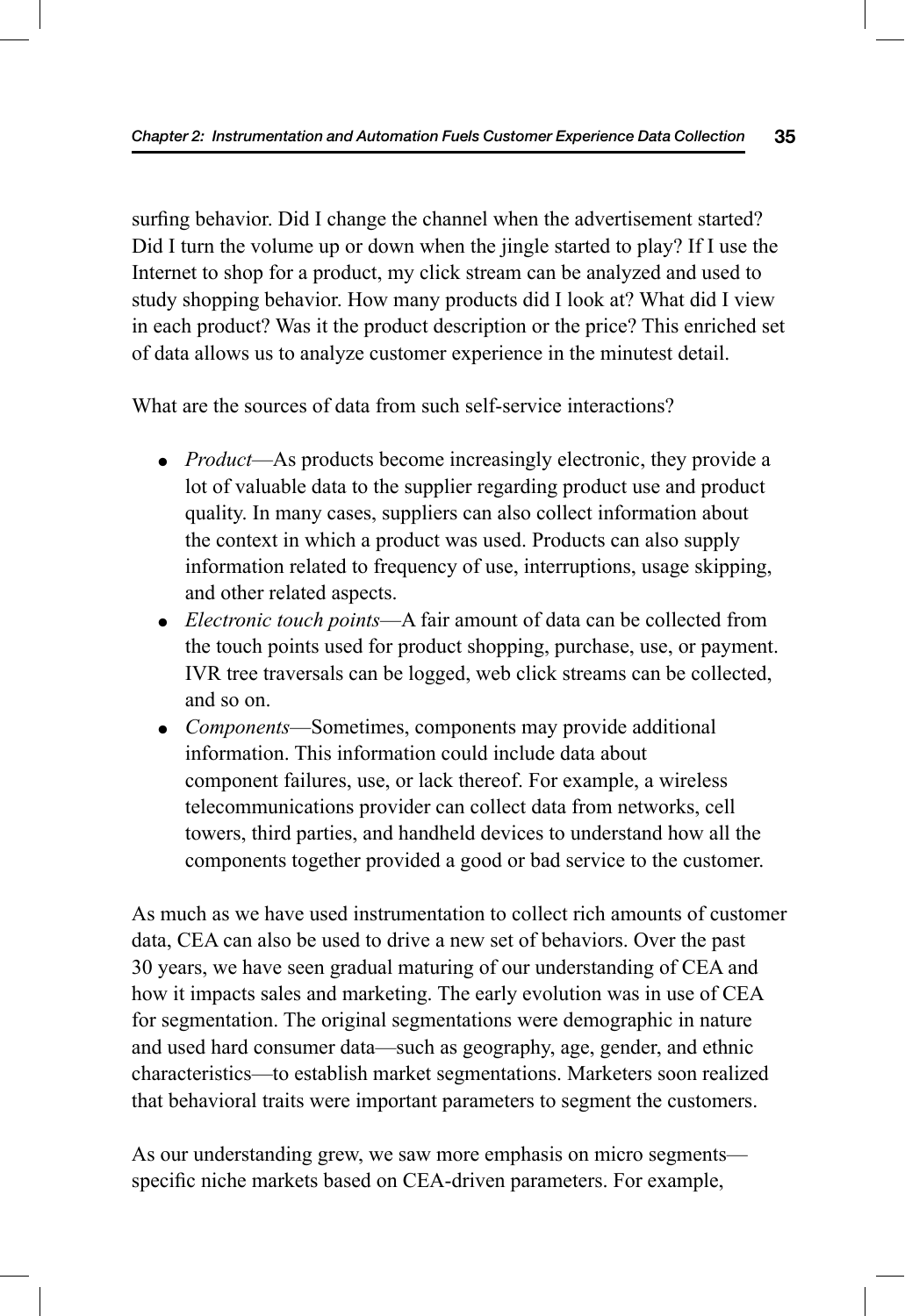marketers started to differentiate innovators and early adapters, as compared with late adapters, in their willingness to purchase new electronic gadgets. Customer experience data let us characterize innovators who were eager to share experiences and were more tolerant of product defects.

In the mid-1990s, with automation in customer touch points and use of the Internet for customer self-service, marketing started to get interested in personalization and 1:1 marketing. As Martha Rogers and Don Peppers point out in their book *The One to One Future*, "The basis for 1:1 marketing is share of customer, not just market share. Instead of selling as many products as possible over the next sales period to whomever will buy them, the goal of the 1:1 marketer is to sell one customer at a time as many products as possible over the lifetime of that customer's patronage. Mass marketers develop a product and try to find customers for that product. But 1:1 marketers develop a customer and try to find products for that customer."<sup>15</sup>

Early CEA systems were reporting systems that provided raw segmentation data to the marketing team so that they could use the data to decide on marketing activities, such as campaigns. Automation in marketing and operations gave us the opportunity to close the loop—use CEA to collect effectiveness data to revise and improve campaigns. We are seeing surges in campaign activity. Marketers are interested in micro-campaigns that are designed specifically for a micro-segment or, in some cases, for specific customers. The customer experience information gives us criteria for including a customer in the campaign.

For example, prepaid wireless providers are engaging in micro-campaigns targeted at customers who are about to run out of their prepaid minutes. These customers are the most likely to churn to a competitor and could easily continue with their current wireless provider if they were to be directed to a store that sells prepaid wireless cards.

Another area of interest is Next Best Action (NBA)—in other words, recommending an activity based on the customer's latest experience with the product. This could include an up-sell/cross-sell based on current product ownership, usage level, and behavioral profile. NBA could be offered any time the sales organization has the opportunity to connect with the customer via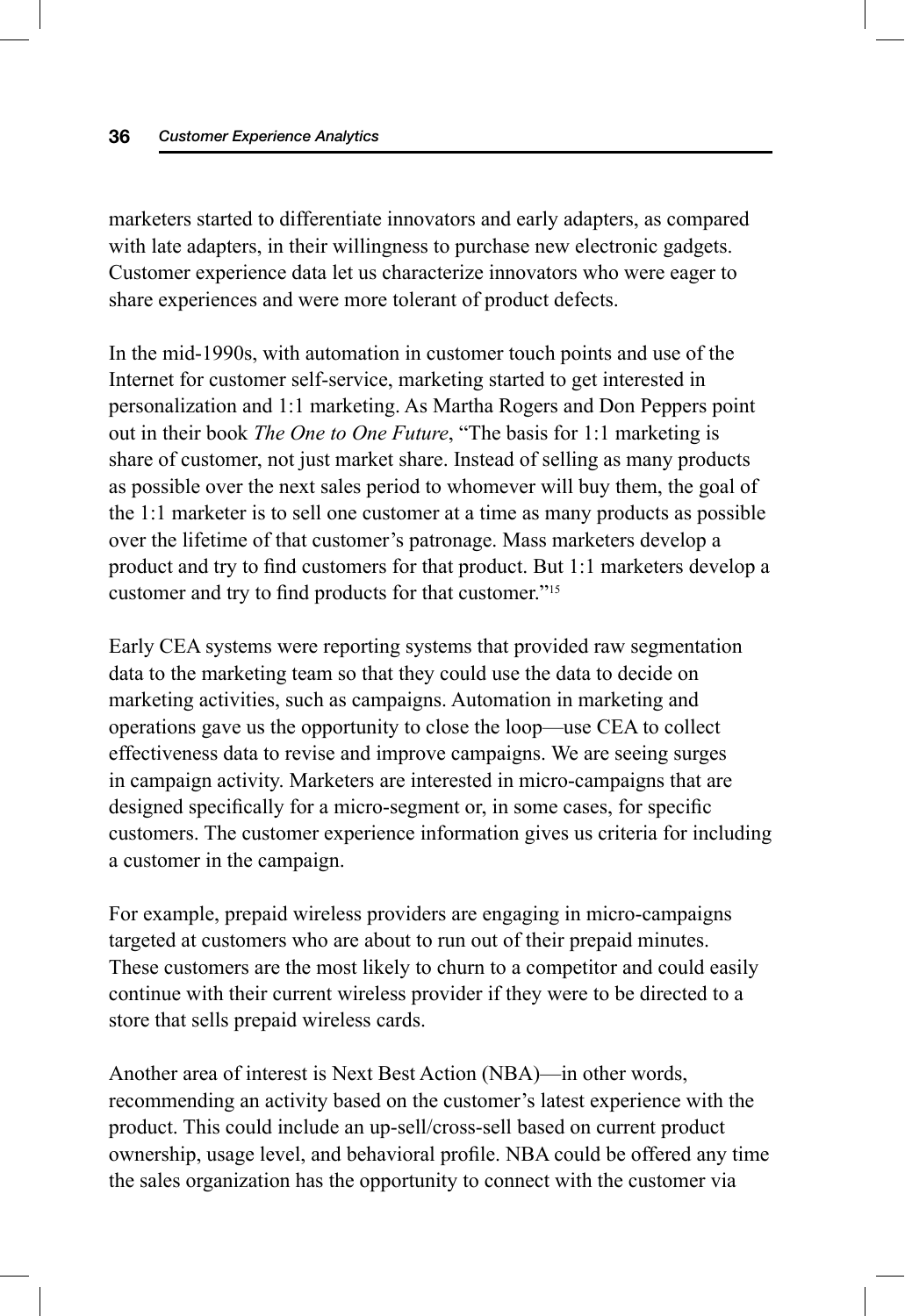a touch point. NBA is far more effective in sales conversion compared with canned rules that repeatedly offer the same product over and over across a customer interaction channel. (Imagine your airline offering you a discounted trip to your favorite warm-weather golf vacation spot on a cold day.) NBA can also be revised based on feedback from customer reaction.

Pricing has been a hotly pursued topic for business, as each percent increase in price without a corresponding decrease in demand means an increase in profits. There has been a growing trend to use price optimization models mathematical programs that calculate how demand varies at different price levels—and then combine that data with information about costs and inventory levels to recommend prices that will improve profits. Given the complexity of pricing and the thousands of items in highly dynamic market conditions, modeling results and insights helps to forecast demand, develop pricing and promotional strategies, control inventory levels, and improve customer satisfaction<sup>16</sup>

## **Operations**

In a typical operation, automation leads to an opportunity to collect customer data that can be used for analytics. For example, in the health care case study in the preceding chapter, we studied Neonatal Intensive Care Units that collected vital statistics from babies and either alerted the medical staff or took corrective actions based on patient data. In this case, the task of routine monitoring was automated, thereby freeing up the staff time to treatment. The automation provided the opportunity to record all the vitals in an electronic form that can be not only monitored but also collated and analyzed for trends and predictive modeling.

How do we use operational data to improve customer experience? Let us take an insurance example. If we collect enough operational data about the customers, we should be able to measure their health. The obvious impact is in insurance underwriting. Deloitte consulting has developed a predictive model for life insurance<sup>17</sup> that provides a significant reduction in operational cost for life insurance policy evaluation using CEA. The rough sequence is that the insurer receives an application, and then a predictive model score is calculated and a policy is either offered or sent through traditional underwriting. The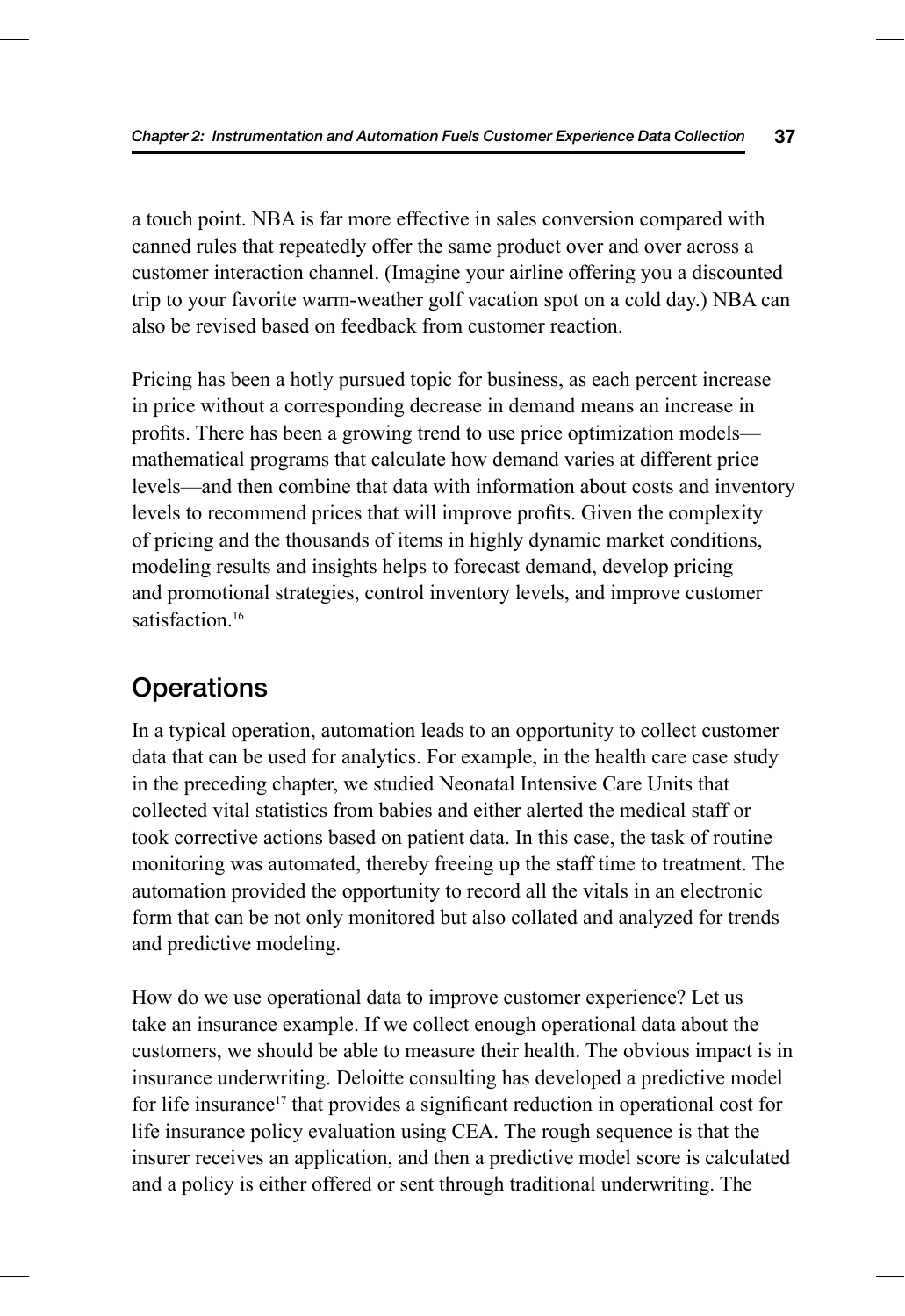predictive model is typically used, not to make the underwriting decisions, but rather to triage applications and suggest whether additional requirements are needed before making an offer. To that end, the model takes in information from any source that is available in near real-time for a given applicant. This can include third-party marketing data and more traditional underwriting data. Compared with a traditional underwriting, the predictive model allows an underwriter to skip routine tests for a "healthy customer," leading to a cost saving of \$125 per applicant while at the same time improving the customer experience (Table 2.1).

| Table 2.1: Illustrative underwriting savings from predictive model requirement cost |                             |                            |                         |
|-------------------------------------------------------------------------------------|-----------------------------|----------------------------|-------------------------|
| Data source                                                                         | Traditional<br>underwriting | Requirement<br>Utilization | <b>Predictive Model</b> |
| Paramedical exam                                                                    | \$55                        | 50%                        | 0%                      |
| Oral fluids analysis                                                                | \$25                        | 20%                        | 0%                      |
| <b>Blood and urine Analysis</b>                                                     | \$55                        | 70%                        | 0%                      |
| MVR report                                                                          | \$6                         | 70%                        | 75%                     |
| Attending physician statement                                                       | \$100                       | 20%                        | 0%                      |
| Medical exam                                                                        | \$120                       | 20%                        | 0%                      |
| <b>EKG</b>                                                                          | \$75                        | 10%                        | 0%                      |
| Stress test                                                                         | \$450                       | 1%                         | 0%                      |
| Third-party data                                                                    | \$0.50                      | 0%                         | 100%                    |
| Total cost per applicant                                                            |                             | \$130                      | \$5                     |
| Savings per applicant                                                               |                             | \$125                      |                         |

### **Product Engineering**

Products are increasingly run by the electrons, giving us an enormous opportunity to measure customer experience. We take photos digitally and then post them on Facebook, providing an opportunity to do face recognition without requiring laborious cycles in digitization. We listen to songs on Pandora on the Internet, creating an opportunity to measure what we like or dislike, or how often we skip a song after listening to the part of it we like the most. We read books electronically on the Internet or on our favorite handheld devices, giving publishers an opportunity to understand what we read and how many times. We watch television using a two-way set-top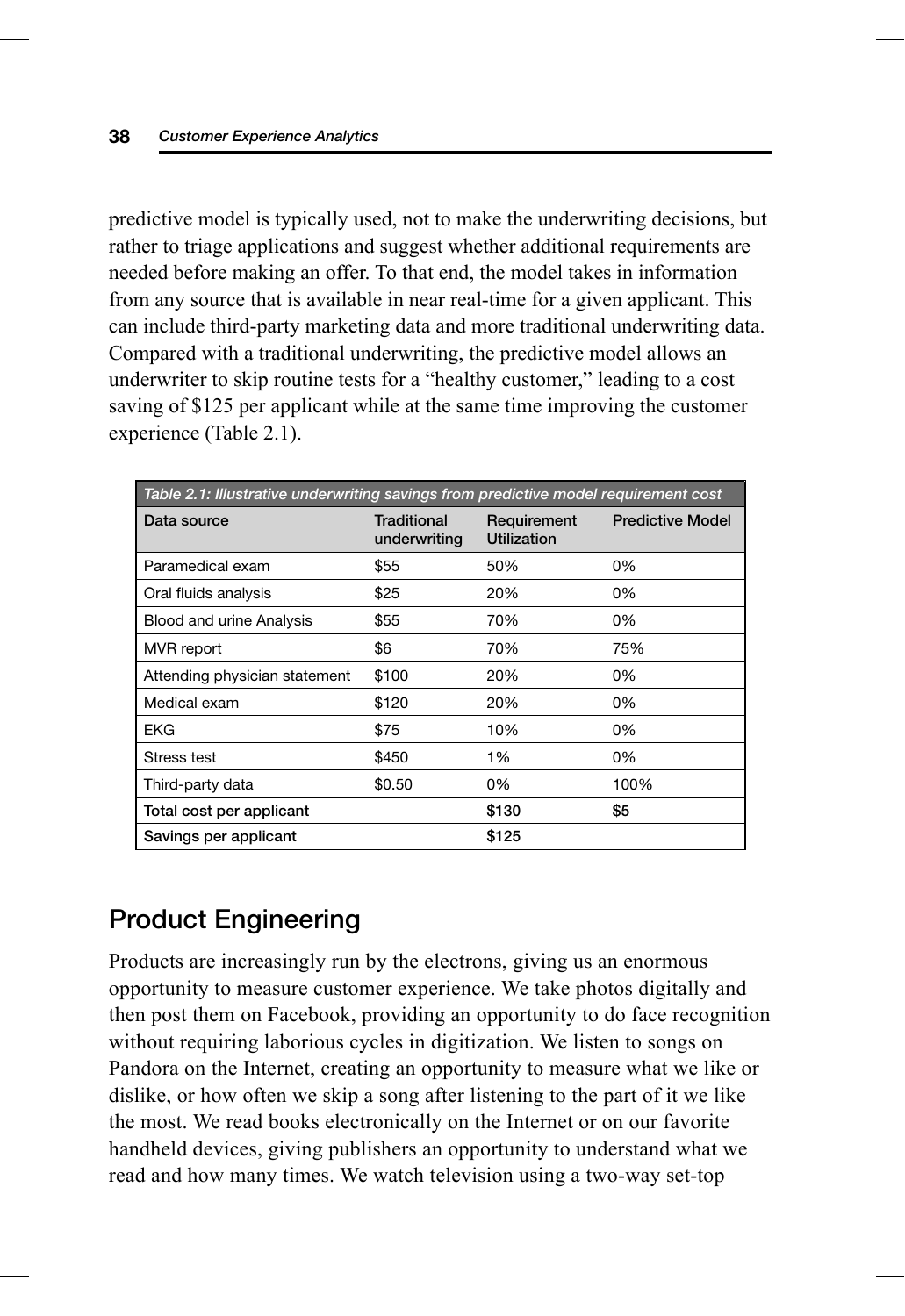box that can record each channel click and correlate it to analyze whether the channel was switched right before, during, or right after the commercial break. Even mechanical products, such as automobiles, are offering an increasing number of ways to interact with them electronically. We make all our ordering transactions electronically, giving third parties opportunities to analyze our spending habits, by month, by season, by ZIP+4 and by tens of thousands of micro-segments. Usage data can be synthesized to study the quality of customer experience and can be mined for component defects, successes, or extensions. This data can also be used by marketing to understand micro-segmentation. In a wireless company, we isolated problems in the use of cell phones to defective device antenna by analyzing call quality and comparing them across devices

Products can be test marketed and changed based on feedback. They can also be customized and personalized for every consumer or micro-segment based on their needs. CEA plays a major role in customizing, personalizing, and changing products based on customer feedback. Product engineering combines a set of independent components into a product in response to a customer need. Component quality impacts overall product performance. Can we use CEA data to isolate badly performing components and replace them with good ones? In addition, can we simplify the overall product by removing components that are rarely used and offer no real value to the customer? A lot of product engineering analytics using customer experience data can lead to building simplified products that best meet customer requirements.

To conduct this analysis and predictive modeling, we need a good understanding of components used and how they participate in the customer experience. Once a good amount of data is collected, the model can be used to isolate badly performing components by isolating the observations from customer experience and tracing them to the badly performing component. Complex products, such as automobiles, telecommunications networks, and engineering goods benefit from this type of analytics around product engineering.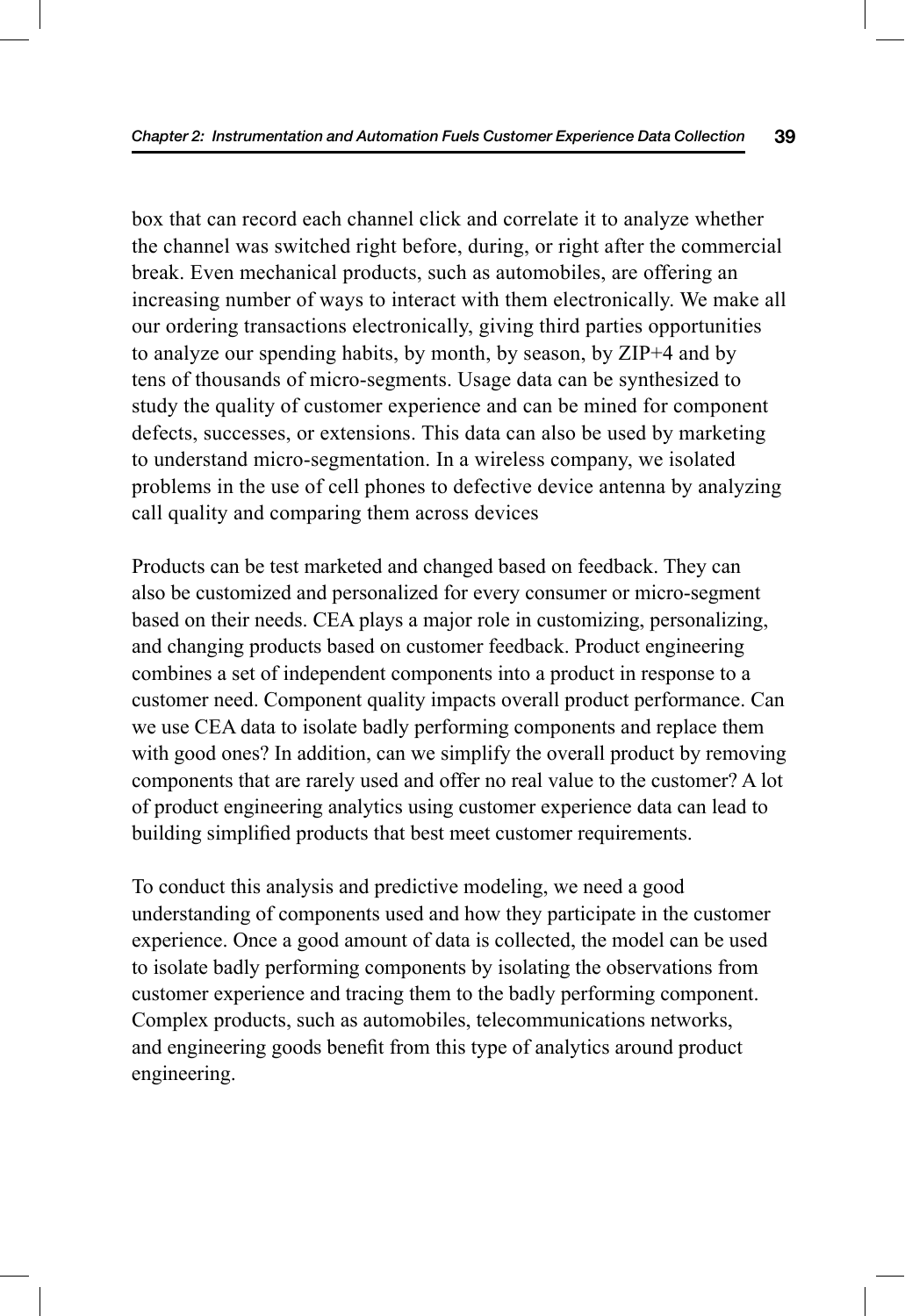### **Finance**

Chief financial officers (CFOs) are interested in reducing revenue leakage, closely tying revenues to actual product usage and looking for ways to plug pilferage or fraud. Fraud detection is a classic example of CEA's applications to finance

CEA is used to more accurately compute the overall risk for a customer. The customer may be an individual or a family. Each family member may have one or many accounts with a bank. An account may result in the bank assuming a risk associated with the transactions. By identifying the overall household relationships and all the risks associated with the household, the bank accurately assesses the overall risk. A tremendous amount of public records and credit rating information is available on each member of the household. In addition to the bank records, external data provides data about the relationships the household has with other banks.

How much outside data can we use to compute risks? For example, a life insurance company can purchase location data from a communications service provider, commerce data from the order analytics marketplace (which is in its embryonic stage), and social data from Facebook to compute a health risk index, differentiating junk food addict from fitness crazy person. Can it use this data to offer different risk premiums for life insurance? How about using health insurance transactions to assess life insurance candidacy and risk?

Fraud detection and prevention is another important financial application of CEA data. Predictive models combined with real-time information on location, credit-card transactions, types of calls made, and so on can be used to detect fraudulent use of credit cards, phones, or other products.

### **Across the Customer Life Cycle**

Product managers often study the customer life cycle to explore ways to excel in customer experience. A customer life cycle starts when a customer starts shopping for a product and leans on all available sources for product evaluations. Once the customer decides on the product, he or she proceeds to buy the product and starts using the product. Depending on the use and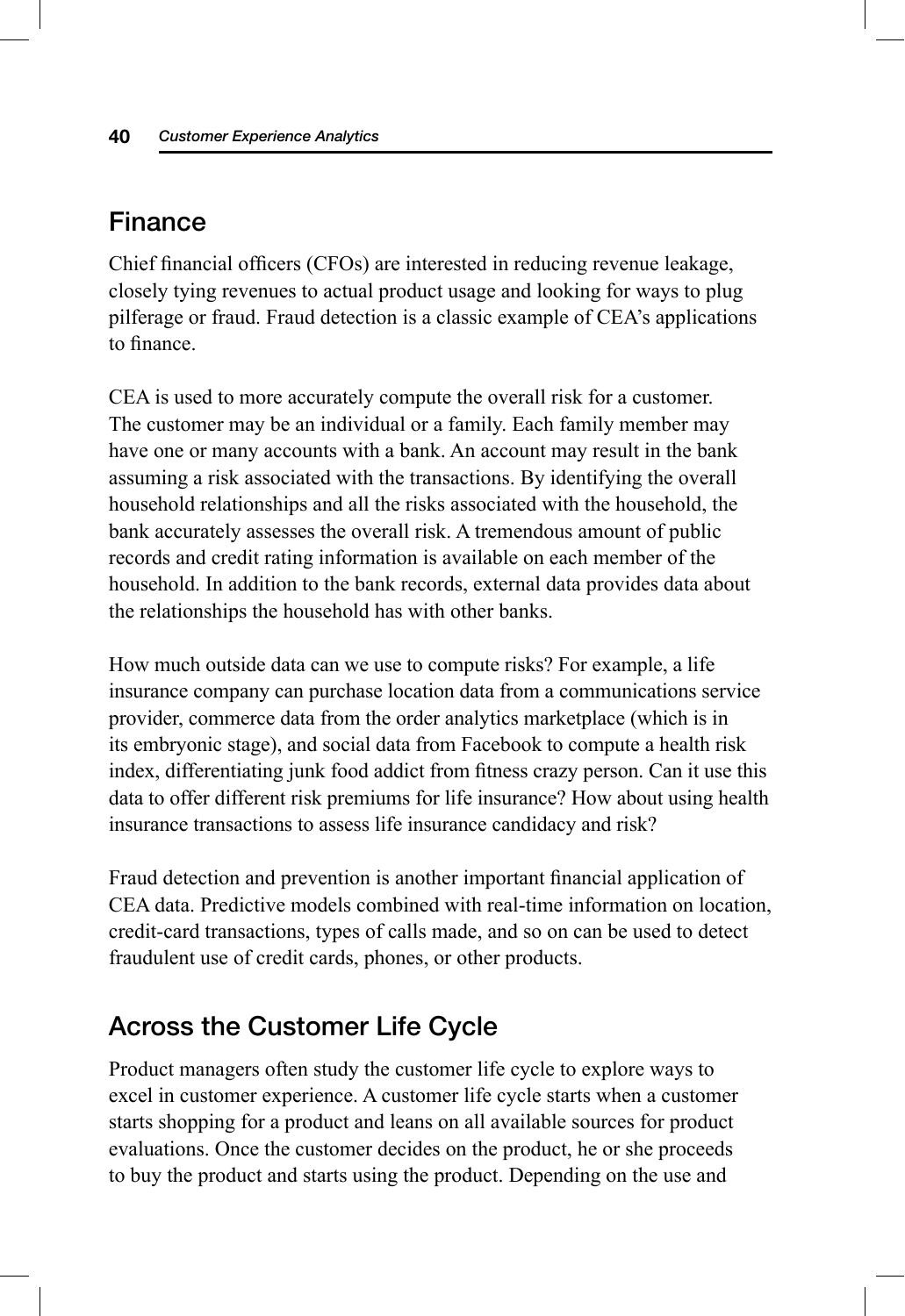associated problems, there may be a need for customer service, which results in the customer either becoming an advocate and buying more or becoming dissatisfied. Analytics plays a major role in the customer life cycle in understanding shopping criteria, how customers collect information, how they perceive the ordering experience, what they think of product quality during installation and use, and how they obtain customer service or pay for the product. It provides key insights to improve customer experience across the customer life cycle (see Figure 2.1).



Figure 2:1: Customer life cycle

## **Conclusions**

CEA is based on available customer experience data. This includes customer demographics, psychographics, usage information, customer service experience, payment record, troubleshooting, and sharing of experience. Given the level of automation in customer-facing business processes, a tremendous amount of information is available regarding customer experience. It includes unstructured information, such as blog postings, Twitter feeds, and product reviews, as well as structured information, such as payment, product quality, trouble data, and everything in between.

The Internet has provided worldwide access to every consumer, which is critical when new products are introduced and face customer reviews shared across third-party sites. Sensors provide a lot of data about customer actions, some of which may be duplicated and would require synthesis or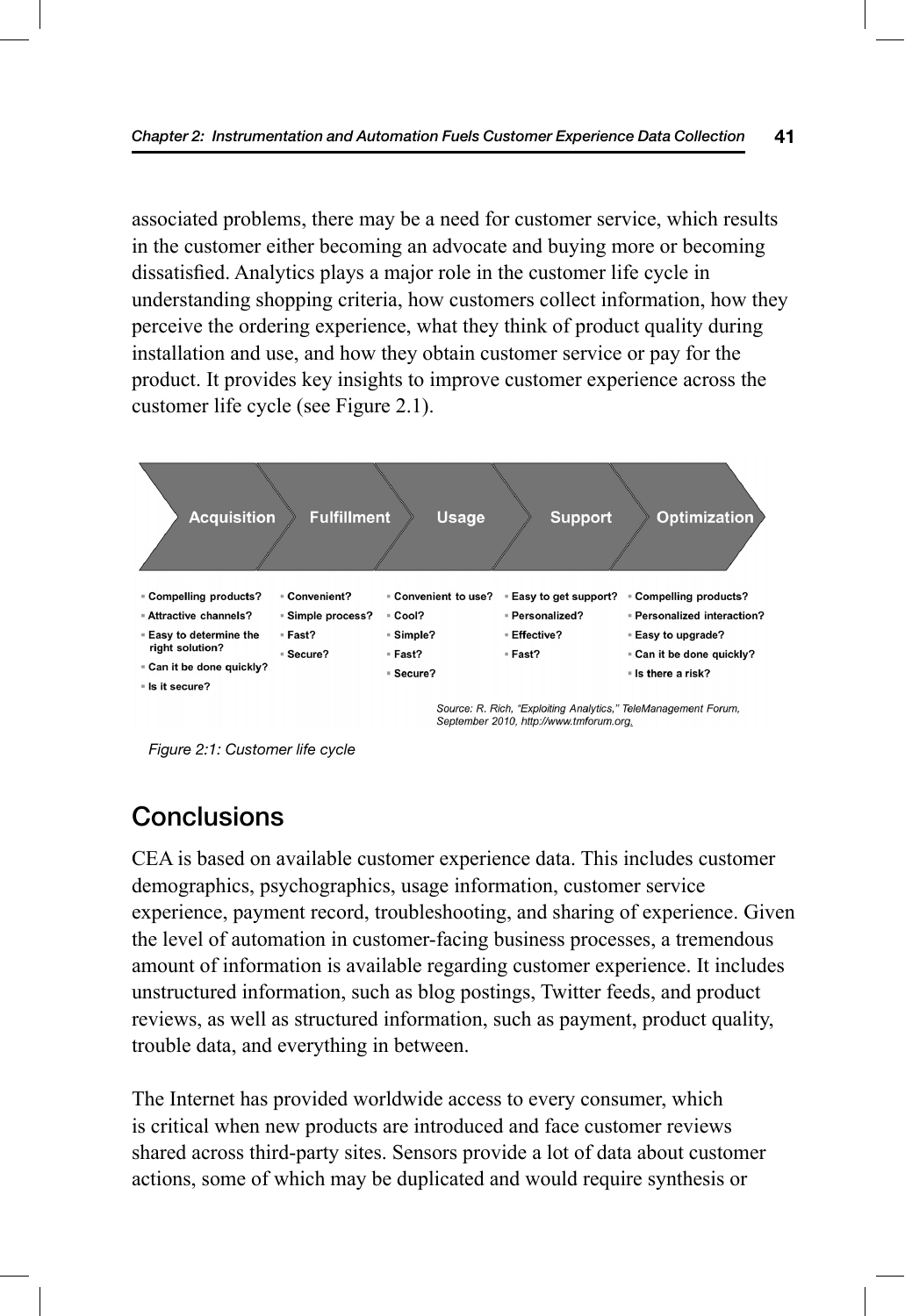### **42** *Customer Experience Analytics*

harmonization. However, most of this data is fragmented, often duplicated, and full of errors. A critical part of CEA is the collation and synthesis of the data. As we saw in the telecom and healthcare examples in Chapter 1, this may provide us with powerful capabilities for real-time monitoring of customer experience.

A key component of CEA lies in synthesizing historical customer experience data into a set of models. These models represent customer experience and related actions. They predict conditions under which a customer would churn. They provide criteria for further purchase or advocacy to other customers. These models can then be applied during customer experience to score alternatives and provide the "next best action." Depending on the level of sophistication, models could be built by analysts or software and applied via manual changes in processes or automatically inserted into the actions.

The analytics results in certain actions, whether changes to customer policies, business processes, or specific actions inserted during the next customer interaction. The actions may involve changes to the product themselves or to their prices. It may include how many or which channels may be used to sell or serve to the customers. It may include payment platforms. We might use analytics to segment customers and provide different products, prices, promotions, or service depending on customer segment. Models can also be used to understand the location at which a customer is most likely to buy a product, whether physical or virtual. In many cases, policies regarding how we deal with customers play an important role in customer satisfaction, and these policies may be fine-tuned based on profitability and customer satisfaction. For example, providing a refund or discount for poor quality may result in increased customer satisfaction but reduce margins. Analytics can help understand the policy that provides the best balance between the two objectives.

The end result as seen by the customer is a change in product or service. This change must be done while the customer is interacting with the product or a customer touch point. In the past, analytics was used to study customer reactions and make changes in price, product, or promotions with a long lead time between customer reaction and change in product or price. Increasingly, we are seeing adaptive products, prices, or service policies that are changed